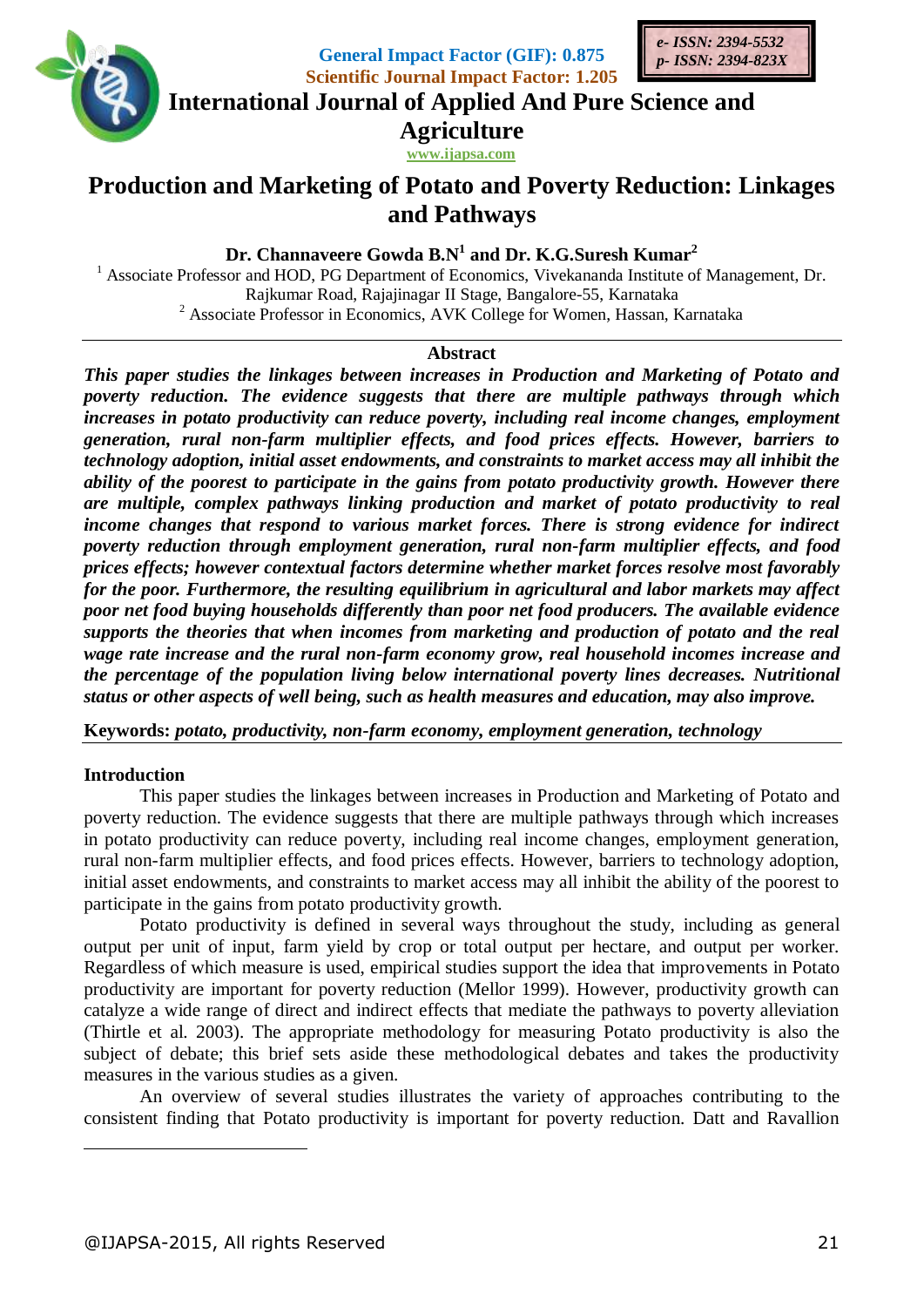(1998) found output per unit of land to be statistically significant as a determinant of the squared poverty gap (using national, annual Indian data). Timmer (1997) uses output per worker as the productivity measure, which Mellor (1999) agrees is a better measure of productivity to identify linkages to non-agricultural growth since it encapsulates the additional ways through which farm households earn income. Byerlee, Diao and Jackson (2009) Review s of several case studies and use bivariate analysis to compare potato production growth per worker across countries. They show that the countries with the highest potato production growth per worker experienced the greatest rate of rural poverty reduction (Byerlee, Diao, and Jackson 2009). Fan, Hazell and Thorat (1999) measure the relationship between total factor productivity and poverty outcomes by investigating returns on different productivity increasing investments. They find that investments in roads, agricultural research, development, and extension had the greatest impact on both productivity and poverty reduction (Fan, Hazell, and Thorat 1999).

This brief study to distinguish between increases in output and in productivity since these do not necessarily have similar impacts, however, the study is not always clear on this distinction. In some cases, output and productivity increase together. In other cases they can vary inversely with differential consequences for poverty. A new technology, for example, can have a variety of impacts with different consequences for output, profits and employment. First, if the technology reduces needed inputs, production costs will decrease (raising profits), but output may not be affected and employment could be reduced. If instead the technology raises yields, output and (most likely) employment will increase, but profits will not necessarily increase. Alternatively, if the technology raises labor productivity, wage rates will increase but probably at the expense of the quantity of labor employed, and with unclear effects on profits and output. A technology that permits expansion of cultivated area, might raise output, employment and profits, but is likely to lower yields. Finally, productivity gains may not result in poverty reduction if the decline in output prices outweighs the gain from increased productivity (Thirtle et al. 2001). The complex relationships between direct and indirect general equilibrium effects underpin the following discussion which conducted in Hassan district of Karnataka it states that linkages between potato productivity and poverty reduction.

#### **Cultivation aspects of potato:**

**Input Use:** The average quantity of different inputs used by the small, large and pooled producers per acre and their values for potato crop are presented in Table 1. It could be noticed from the table that the total cost of cultivation per acre incurred by the small, large and pooled category producers of potato was Rs 7,326.17, Rs 10,447.66 and Rs 10,214.82 respectively.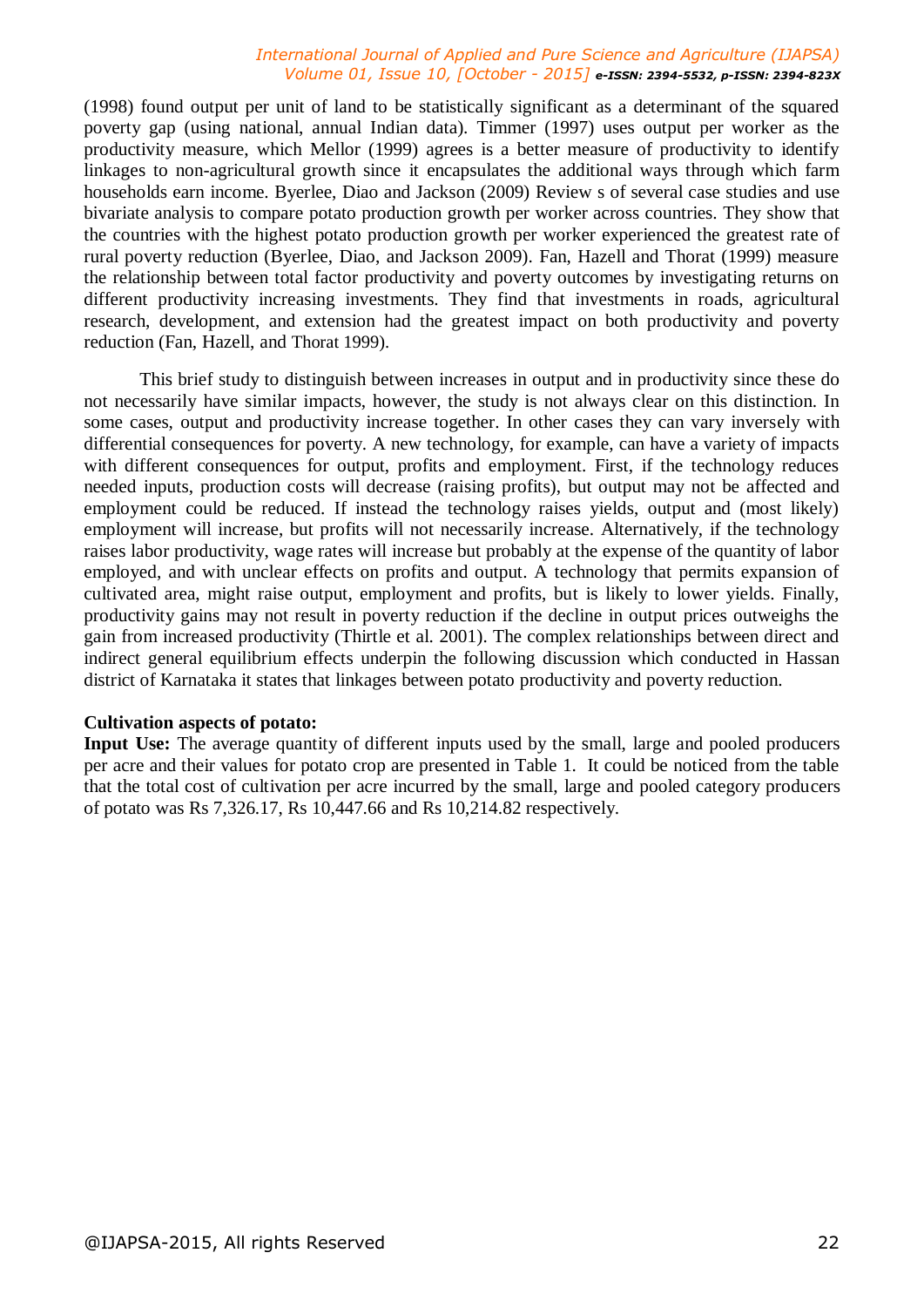|              |                                     |                      | Small producers |         |          | Large producers          |          |          | Pooled category          |          |          |
|--------------|-------------------------------------|----------------------|-----------------|---------|----------|--------------------------|----------|----------|--------------------------|----------|----------|
|              |                                     | Units                | Quantity        | Value   | Percent  | Quantity                 | Value    | Percent  | Quantity                 | Value    | Percent  |
| $\mathbf{A}$ | Variable costs                      |                      |                 |         |          |                          |          |          |                          |          |          |
| 1.           | Seeds                               | Kgs                  | 288.25          | 1141.25 | 25.36    | 308.50                   | 2401.98  | 33.5     | 576.38                   | 2638.16  | 37.2     |
| 2.           | Farm yard manure                    | <b>Metric Tonnes</b> | 5.07            | 615.50  | 13.68    | 6.25                     | 930.00   | 13.0     | 6.80                     | 876.75   | 12.4     |
| 3.           | Fertilizer                          | Kgs                  | 101.50          | 224.47  | 4.99     | 362.10                   | 647.64   | 9.0      | 536.16                   | 432.71   | 6.1      |
| 4.           | Human labour                        | Man days             | 34.47           | 1718.50 | 38.18    | 62.46                    | 1750.32  | 24.4     | 74.47                    | 1851.86  | 26.1     |
| 5.           | <b>Bullock labour</b>               | Pair days            | 4.35            | 215.00  | 4.78     | 6.79                     | 323.50   | 4.5      | 5.98                     | 265.90   | 3.8      |
| 6.           | Plant protection<br>chemicals       | R <sub>S</sub>       |                 | 357.91  | 7.95     | $\overline{a}$           | 765.00   | 10.7     |                          | 714.18   | 10.1     |
| 7.           | Irrigation                          | Rs                   |                 | 63.00   | 1.40     | $\overline{\phantom{a}}$ | 72.00    | 1.0      | $\overline{a}$           | 68.00    | 1.0      |
| 8.           | Interest on operational<br>expenses | R <sub>S</sub>       |                 | 165.16  | 3.67     | $\overline{a}$           | 273.19   | 3.8      |                          | 237.61   | 3.4      |
|              | Total variable costs                | Rs                   | $\overline{a}$  | 4500.79 | 71.27    | $\overline{\phantom{a}}$ | 7163.63  | 78.74    | $\overline{a}$           | 7085.17  | 79.01    |
| $\bf{B}$     | Fixed costs                         |                      |                 |         |          |                          |          |          |                          |          |          |
| 1.           | Depreciation                        | R <sub>S</sub>       | $\blacksquare$  | 46.28   | 1.92     | $\overline{\phantom{a}}$ | 53.21    | 2.70     | $\blacksquare$           | 59.62    | 3.20     |
| $2^{-}$      | Land revenue                        | Rs                   |                 | 9.50    | 0.39     | $\blacksquare$           | 10.33    | 0.53     |                          | 8.50     | 0.50     |
| 3.           | Rental value of land                | Rs                   |                 | 1758.50 |          | $\overline{a}$           | 1850.00  |          |                          | 1813.21  |          |
|              | Total fixed costs                   | Rs                   | $\blacksquare$  | 1814.28 | 28.72    | $\overline{\phantom{a}}$ | 1913.54  | 21.26    | $\overline{\phantom{a}}$ | 1881.33  | 20.98    |
|              | Total cost of                       | Rs                   |                 | 6315.07 | 100.00   | $\overline{\phantom{a}}$ | 9077.17  | 100.00   |                          | 8966.50  | 100.00   |
|              | cultivation                         |                      |                 |         | (86.19)  |                          |          | (86.86)  |                          |          | (87.77)  |
|              | Marketing cost                      | Rs                   |                 | 1011.10 | (13.80)  | $\overline{\phantom{a}}$ | 1370.02  | (13.11)  |                          | 1248.32  | (12.23)  |
|              | Total cost                          | Rs                   |                 | 7326.17 | (100.00) | $\overline{a}$           | 10447.19 | (100.00) |                          | 10214.82 | (100.00) |

# **Table 1. Average quantity of inputs and their value per acre, in potato cultivation by different categories of producers**

Source: field survey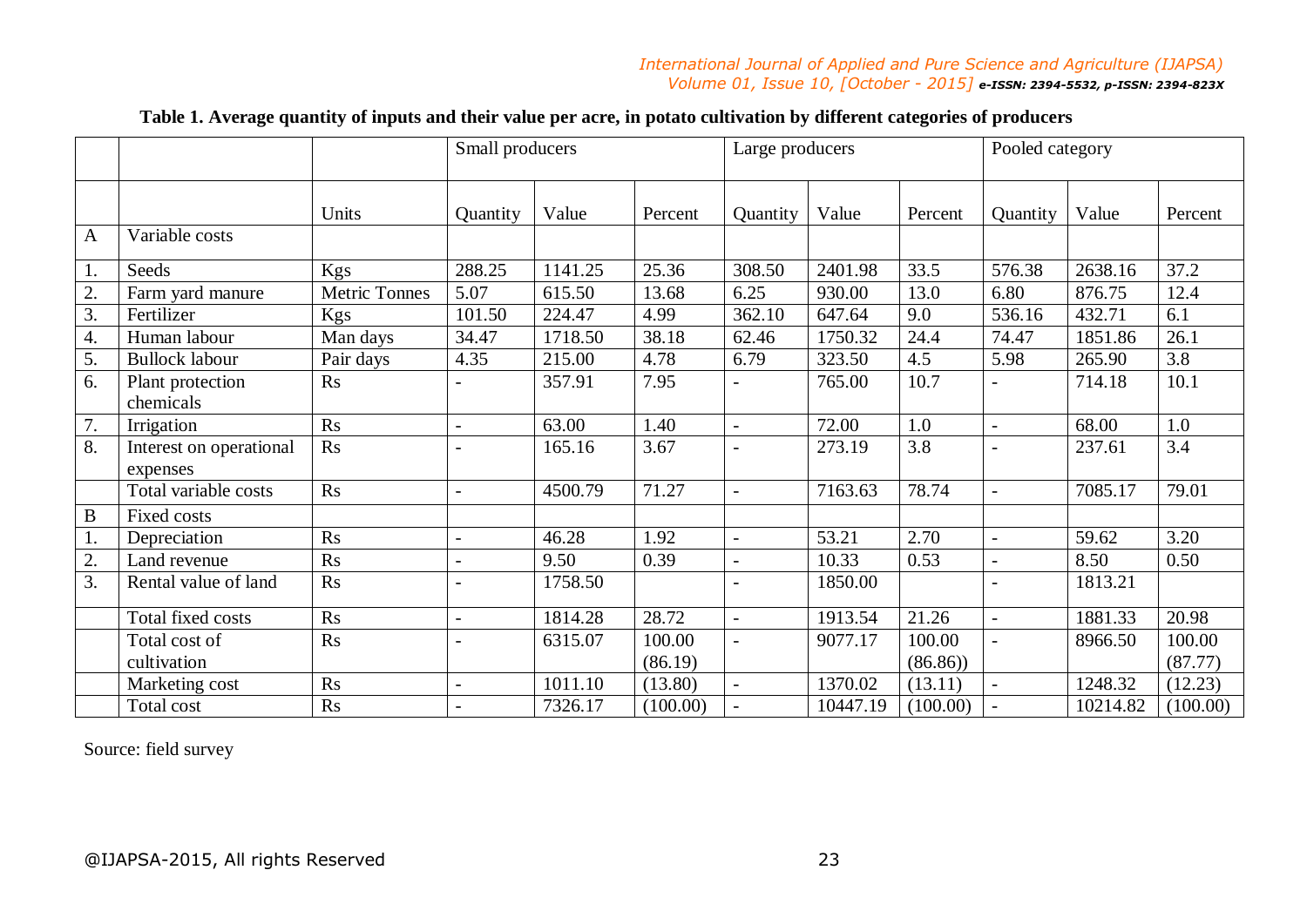The variable costs amounted to Rs 4500.79, Rs 7163.63 and Rs 7085.17 respectively. The cost of seed formed the major item of cost of these respondents (Rs 1141.25, Rs 2401.98 and Rs 2638.16) accounting for 25.36, 33.5 and 37.2 percent of the total cost of cultivation. Thus as the area under potato increased the cost also increased. The next important was to cost of human labour (34.47, 62.46 and 74.47mandays) which amounted to Rs 1718.50, Rs 1750.32 and Rs 1851.86 respectively. Further it can be observed from the table that the cost of FYM increased by these respondents occupied the third place accounting for Rs 615.50, Rs 930.00 and Rs 876.75 per acre. The average quantity of N, P and K applied in kgs per acres by these categories of respondents was 48:36:41, 51:40:48 and 50:38:49 respectively. The cost towards the same formed the fourth important item of cost (Rs 224.47, Rs 647.64 and Rs 432.71 respectively) which accounted for -4.99, 9.0, and 6.1 percent in that order of the total cost of cultivation.

Plant protection measure were undertaken by all the potato growing farmers and the cost towards the same accounted for 7.95, 10.7and 10.1percent in that order of the total cost of cultivation. The cost of irrigation accounted for only 1.40, 1.0 and 1.0 percent in that order of the total cost of cultivation. Interest on operation expenses was 3.67, 3.80 and 3.40 percent respectively. It is further observed that the fixed costs (rental value of land, depreciation and land revenue together) accounted for 28.72, 21.26and 20.98percent respectively of the total cost of production. The rental value of these respondents land was the major item of fixed costs which alone accounted for 24.0, 17.7 and 17.9 percent of total costs.

It is interesting to note that the cost of marketing alone was Rs 1011.10, Rs 1370.02 and Rs 1248.32 respectively accounted for 13.80, 13.11 and 12.23 percent of the total cost.

## **Output and Returns:**

The average yield, gross and net return per acre of potato in case of small, large and pooled category producers are presented in Table 2. The total cost per acre of potato in small producers, large producers and pooled category of producers inclusive of the marketing cost was Rs 7326.17, Rs 10447.19 and Rs 10214.8 2 respectively. The average yield of potato was 65.41, 63.94 and 64.66 quintals respectively and from the same they realised a gross return of Rs 10537.55, Rs 14961.96 and Rs 13938.92 respectively. Thus, the net return worked out at Rs 3211.38, Rs 4514.77 and Rs 3724.10 respectively after deducting the total cost inclusive of marketing cost. In case of large producers the net return was more when compared to small producers. The net return per rupee of variable cost and total cost was Rs 0.71, Rs 0.63and Rs 0.52 respectively for small, and large and pooled category producers. The net return per rupee of investment was higher in case of large producers when compared to those of small producers.

| Particulars              | Small producers | Large producers | Pooled Category |
|--------------------------|-----------------|-----------------|-----------------|
| Yield (Qtls/acre)        | 65.41           | 63.94           | 64.66           |
| Gross Price (Rs/Qtl)     | 161.0           | 234.0           | 218.0           |
| <b>Gross Returns</b>     | 10537.55        | 14961.96        | 13938.92        |
| Total cost inclusive of  | 7326.17         | 10447.19        | 10214.82        |
| marketing cost (Rs)      |                 |                 |                 |
| Net return $(Rs)$        | 3211.38         | 4514.77         | 3724.10         |
| Net return per rupee of  | 0.71            | 0.63            | 0.52            |
| variable cost            |                 |                 |                 |
| Net return per rupee of  | 0.44            | 0.43            | 0.36            |
| total cost               |                 |                 |                 |
| Cost of marketing/qtl    | 37.91           | 40.00           | 38.66           |
| Cost of cultivation (Rs) | 113.0           | 136.0           | 126.32          |

#### **Table 2. Average yield and returns per acre of cultivation by different categories of producers**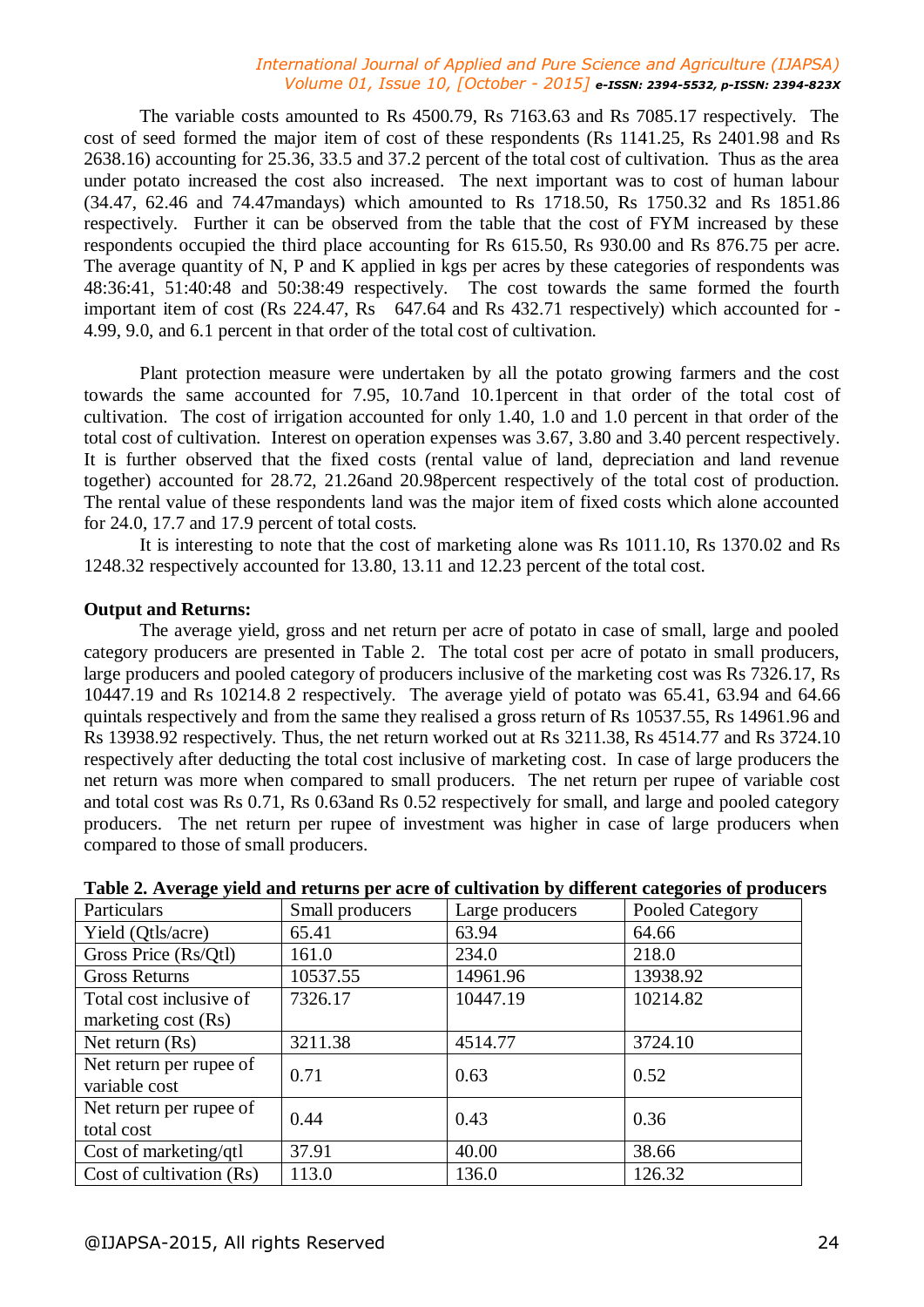| Total cost of production<br>/qtl $(Rs)$ | 150.91 | 176.0 | 164.98 |  |
|-----------------------------------------|--------|-------|--------|--|
|                                         |        |       |        |  |

Source: field survey

The cost of cultivation per quintal worked out to Rs 113.0, Rs136.0 and Rs 126.32 respectively. The cost of production per quintal, after including the marketing cost was Rs 150.91, Rs 176.0 and Rs 164.98 respectively. In case of large potato producers, production was more profitable compared to small producers, under irrigated conditions.

## **Resource productivity and allocation efficiency of resources in potato production:**

In this section, an attempt has been made to study the productivity of resources involved in the production of potato crop. In order to determine whether the factors of production were used optimally, the efficiency of the allocation of resources was studied by comparing the marginal value product and opportunity cost of each of the factors of production. The results of the resource productivity and allocation efficiency analysis are presented in this section. The estimated function for the small and large groups together with a pooled function is presented in Table 3.

## **Resource Productivity;**

Perusal of Table 3. Indicated that the models were adequate in explaining the behaviour of yield as evident by the high  $R^2$  values. It was observed from the table that on small farms, FYM and Plant Protection Chemicals (PPC) were found to be contributing significantly to the yield. A one percent increase in the use of FYM and PPC would increase the yield return by 0.194, 0.31 and 0.040 percent respectively. It is seen that  $R^2$  for small producers was 0.671 which indicated that 67 percent of the variation in the yield from potato was mainly due to the variation of factors considered in the model. However, the variables like bullock labour, FYM, and fertilizer were found to be non significant (statistically).

On the large farms, many of the coefficients indicated significant relationship with the dependent variable. Only PPC significantly influenced the yield and a one percent increase in PPC would increase the yield by 0.112 percent. However, other variables such as human labour, seed, FYM, fertilizer were found to be non significant (statistically).

| Category | Sample | Intercept | Human   | 0<br>0<br>Seed | <b>FYM</b> | <b>PPC</b> | R <sub>2</sub> | beta |
|----------|--------|-----------|---------|----------------|------------|------------|----------------|------|
|          | size   |           | labour  |                |            |            |                |      |
| Small    | 50     | 7.606     | 0.591   | 0.454          | $0.194*$   | $0.040*$   | 0.671          | 1.0  |
| producer |        |           | (0.362) | (0.278)        | (0.090)    | (0.190)    |                |      |
| Large    | 50     | 2.938     | 0.103   | $-0.014$       | 0.085      | $0.112*$   | 0.663          | 1.02 |
| producer |        |           | (0.102) | (0.151)        | (0.035)    | (0.058)    |                |      |
| Pooled   | 100    | 3.566     | 0.043   | 0.109          | $0.102*$   | $0.127*$   | 0.738          | 1.04 |
| category |        |           | (0.120) | (0.154)        | (0.041)    | (0.066)    |                |      |

**Table 3: Results of cob-Douglas regression function**

Source: field survey \* Significant at 5 % level

The value of  $R^2$  was 0.563 which indicated that 94 percent of the variation in the yield was because of the variation of the independent variables used in the model. The value of beta coefficient b1 was 1.01 which indicated a constant return to scale. A one percent increase in all the inputs used in the production simultaneously would increase the yield by 1.01 percent.

A separate regression was run for the sample as a whole. It could be noticed from Table 3. that in case of pooled category, FYM and PPC significantly increased the yield.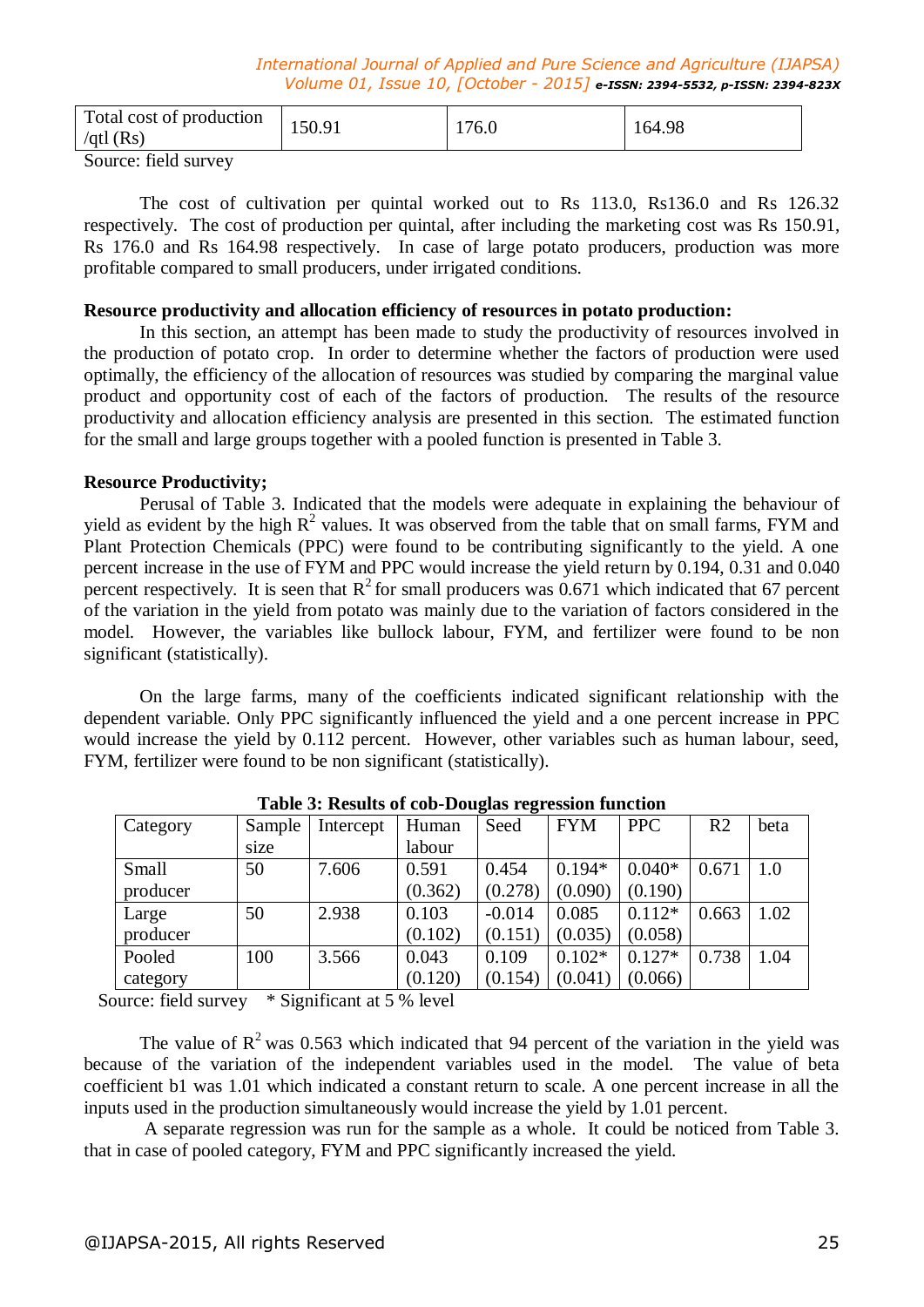In case of pooled respondents, the value of  $R^2$  was 0.738 which indicated that 73 percent of the variation in the yield was mainly due to the variation of all the factors of production considered in the model. The summation of beta coefficient was 1.04 showed a production process with constant return to scale. A one percent increase in all the factors of production simultaneously would increase the yield by 1.04 percent.

## **Marketing of potato**

The net return from potato not only depends on its level of production but also on its efficient marketing. Hence it becomes a necessary to analyse the costs of marketing of potato incurred by the farmers and also costs and returns of various market intermediaries who trade in potato. The results of marketing of potato are presented under the following sub-heads. Channels of potato marketing Average marketing costs incurred by the various categories of potato producers.

## **Costs and returns of various market intermediaries. Price spread.**

## **Channels of potato marketing**

Producers of potato in Hassan taluk had chosen mainly three market intermediaries namely village level traders, commission agents and wholesalers to market their produce. The results on the marketing channels are presented in Table 4.

The table reveals that small producers sold 7.8 percent of their total produce at Bangalore Market through commission agents. They also sold 8.6 percent of the total produce directly to village level traders in their respective villages. They sold 56.6 percent of the produce directly to wholesaler at Hassan regulated market. The remaining 27.0 percent of their total produce was sold at Hassan market through commission agents.

In case of large producers, it is interesting to note that 3.9 percent of the total produce was sold at the Bangalore market through commission agents. This was lower as compared to that of small producers. The next important centre for them was village level traders. They sold 19.6 percent of the total produce directly to village level traders in their respective villages. Another important feature to be noted here is that the large producers sold 60.0 percent of the total produce at Hassan market directly to wholesales. They also sold 16.5 percent of their total produce at the Hassan Market through commission agents none was sold at other places.

When the whole sample was considered, it could be seen that Bangalore was not as important centre for the potato producers of Hassan taluk. They sold only 5.7 percent of the total produce at Bangalore market, 14.4 percent at their respective villages, 58.4 percent at Hassan market and none in other marketing centres. It could also be seen that 21.5 percent of the production was sold through commission agents.

|           | various categories or potato proudcers |                 |         |                 |         |               |         |  |  |  |
|-----------|----------------------------------------|-----------------|---------|-----------------|---------|---------------|---------|--|--|--|
| Place     | Agency                                 | Small producers |         | Large producers |         | All producers |         |  |  |  |
|           |                                        | Quantity        | Percent | Quantity        | Percent | Quantity      | Percent |  |  |  |
|           |                                        | (qtl)           |         | (qtl)           |         | (qtl)         |         |  |  |  |
| Village   | Village level<br>traders               | 206             | 8.6     | 520             | 19.6    | 726           | 14.4    |  |  |  |
| Hassan    | Wholesalers                            | 1360            | 56.6    | 1590            | 60.0    | 2950          | 58.4    |  |  |  |
| Bangalore | Commission<br>Agents                   | 187             | 7.8     | 103             | 3.9     | 290           | 5.7     |  |  |  |
| Hassan    | Commission                             | 648             | 27.0    | 436             | 16.5    | 1084          | 21.5    |  |  |  |

| Table 4: Details regarding the place of sale, agency to/through whom sold the quantity sold by |
|------------------------------------------------------------------------------------------------|
| various categories of potato producers                                                         |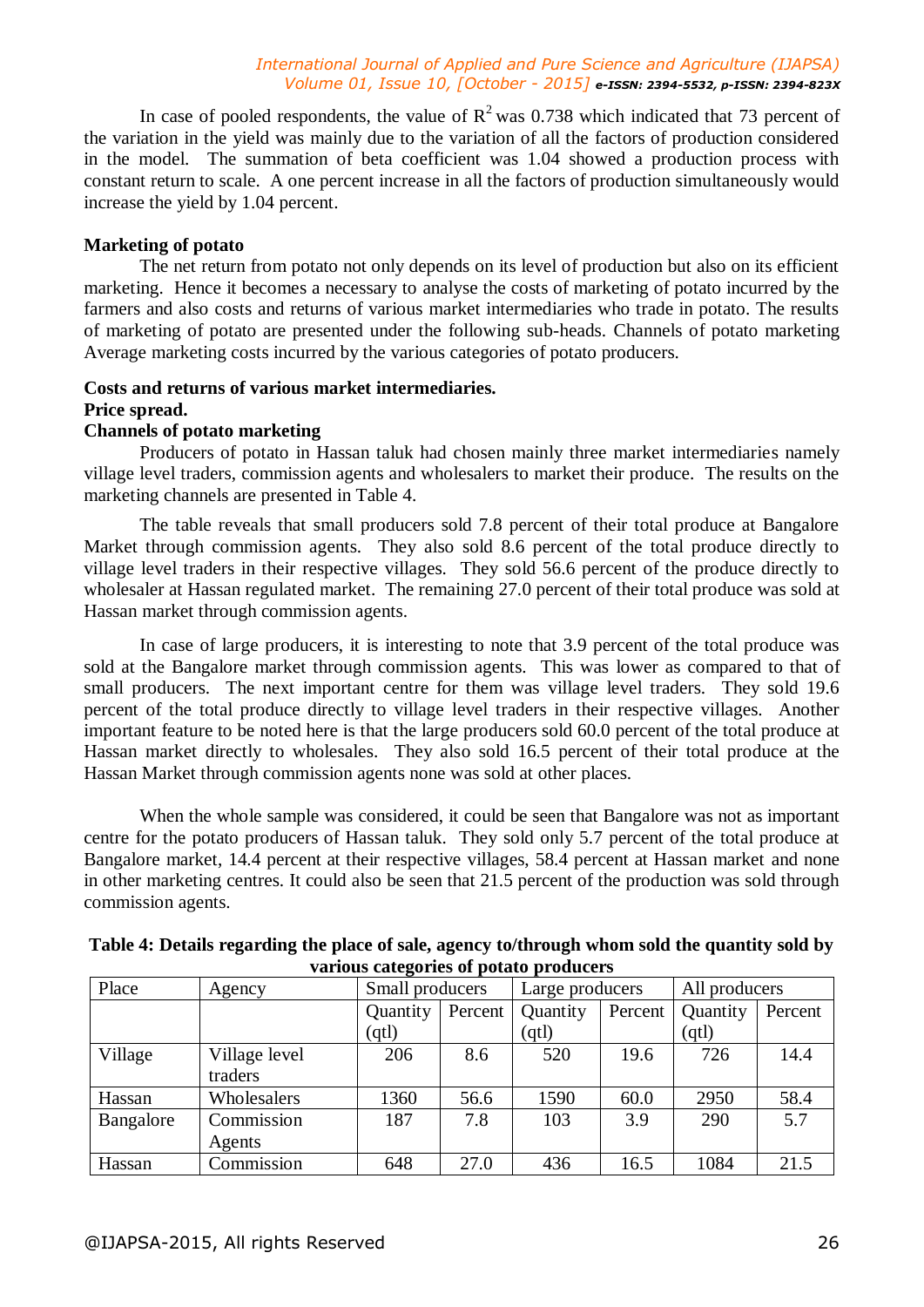|        | Agents |                          |                          |                          |                          |                          |       |
|--------|--------|--------------------------|--------------------------|--------------------------|--------------------------|--------------------------|-------|
| Other  | -      | $\overline{\phantom{0}}$ | $\overline{\phantom{0}}$ | $\overline{\phantom{0}}$ | $\overline{\phantom{0}}$ | $\overline{\phantom{0}}$ |       |
| places |        |                          |                          |                          |                          |                          |       |
| Total  |        | 2401                     | 100.0                    | 2649                     | 100.0                    | 5050                     | 100.0 |

Source: Field Survey

## **Average marketing costs incurred by the various categories of potato producers:**

Producers of potato had to incur a considerable amount of expenditure towards the cost of gunny bags bagging, transportation, loading and unloading, weightiest, commission charges, market cess and other miscellaneous items like boarding, lodging etc., to market their produce. All these expenses are together called as marketing costs of potato. The results of analysis of marketing costs incurred by different categories of respondent are presented in Table 5. It is evident from the table result that cost of gunny bags, transportation, commission, loading and unloading charges were the important items of expenditure. All these together constituted 88.80 percent of the total marketing cost in case of small producers, 83.67 percent in case of large producers and 84.52 percent in case of the sample as a whole. Large producers incurred a higher transportation cost per acre (Rs 223.00) when compared to small producers (Rs 180.0). This is true even in case of commission charges also. Large producers paid Rs 205 as commission charges but small producers paid only Rs 185. The cost of gunny bags and bagging charges together accounted for 5.61, 5.02, 5.28 percent of the

|                                 | prouuccrs       |                 |                 |
|---------------------------------|-----------------|-----------------|-----------------|
| Particulars                     | Small producers | Large producers | Pooled Category |
| Transactions                    |                 |                 |                 |
| Quantity Sold (Qtls)            | 65.41           | 63.94           | 64.66           |
| Sale value (Rs)                 | 10537.55        | 14961.96        | 13938.92        |
| Sale price (Rs/Qtl)             | 161.0           | 234.0           | 218.0           |
| Marketing Cost per quintal (Rs) | 37.91           | 40.00           | 38.66           |
| Net Price (Rs/Qtl)              | 123.09          | 194.0           | 179.34          |
| Costs                           |                 |                 |                 |
| Gunny bags                      | 64.25           | 67.92           | 66.48           |
| <b>Bagging</b>                  | 48.87           | 40.1            | 44.38           |
| Weightment                      | 30.0            | 30.0            | 30.0            |
| Loading and unloading           | 110.0           | 110.0           | 110.0           |
| Transportation                  | 180.0           | 223.0           | 196.0           |
| Hamali                          | 9.0             | 8.50            | 8.25            |
| Market cess                     | 204.12          | 204.12          | 204.12          |
| Commission charges              | 185.0           | 205.0           | 195.0           |
| Miscellaneous expenses          | 125.0           | 125.0           | 125.0           |
| <b>Total Cost</b>               | 956.24          | 1013.64         | 979.23          |

**Table 5: Average marketing costs per acre incurred under different categories of potato producers**

Source: Field Survey

Total marketing costs of small, large and pooled producers respectively. The expenses towards loading and unloading, hamali market cess and other miscellaneous items together accounted for 0.93, 0.70, and 0.83 percent of marketing cost in case of small, large and pooled producers respectively. Thus, the large producers incurred relatively higher costs for marketing of potato to small producers of respondents as large producers handled larger quantities of produce.

The per quintal total cost of marketing was more in case of large producers (Rs 40.00) as compared to small producers (Rs 37.91). When the farmers of the sample as a whole are considered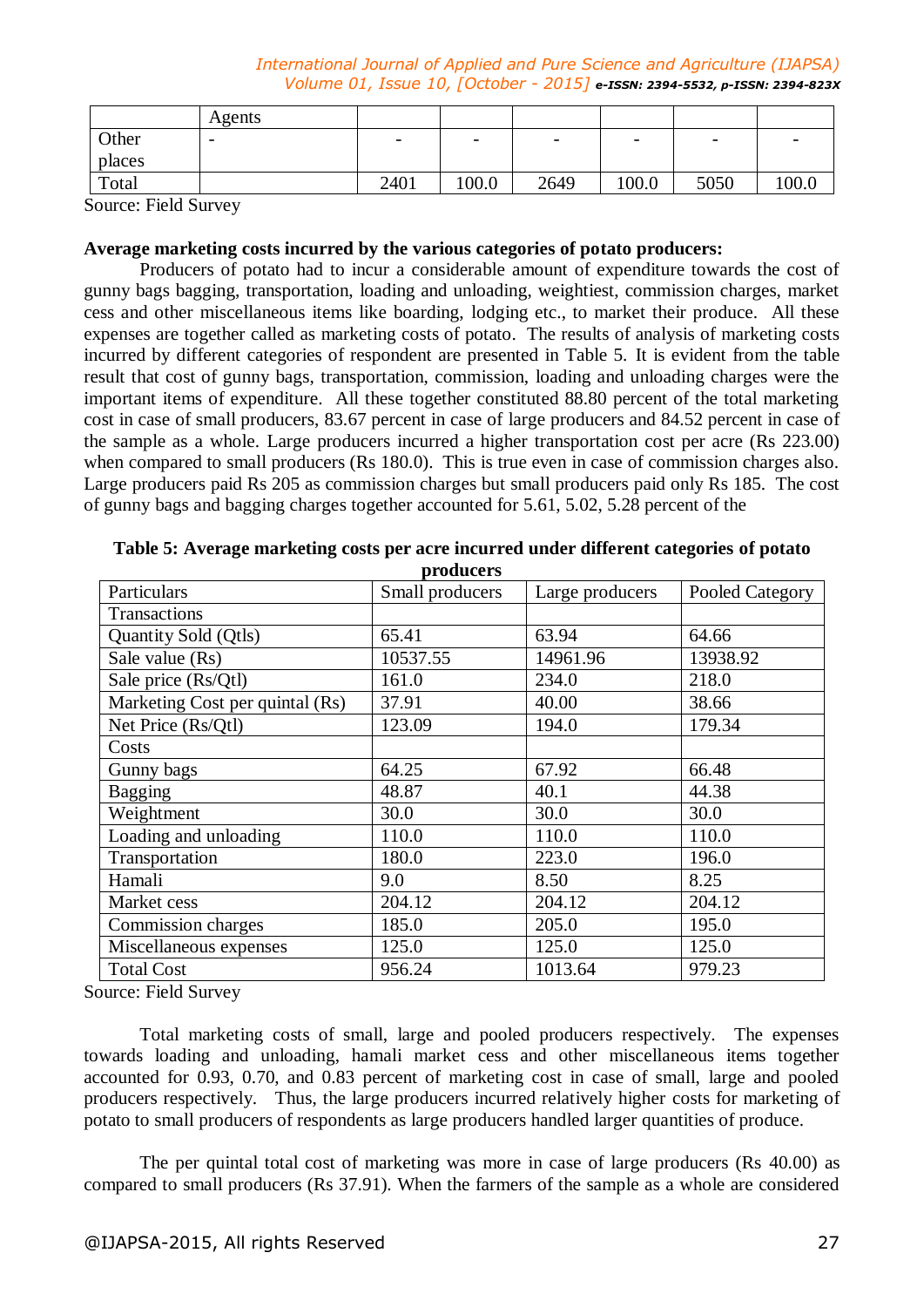the total marketing cost of potato per quintal was Rs 38.66 and the price obtained was Rs 218.0 per qtl. It is interesting to note that the net prices per quintal received by small and large producers were Rs 123.09 and Rs 194.0, respectively and the same for the sample as a whole was Rs 179.34. Thus, the above findings of the study indicate that the large potato growers would market their produce more efficiently as compared to small producers on account of scale economy.

#### **Costs and returns of various market intermediaries:**

A systematic analysis of costs and returns of various intermediaries involved in marketing of potato would help to understand the existing market practices. This also helps to know the various services rendered by these intermediaries and their economic performance in the marketing of potato. The market intermediaries studied were village level traders, commission agents, wholesalers, trader cum retailers, retailers and cart vendors. The intermediaries operating in Hassan and Bangalore regulated market were considered in this study as major portion of this produce was sold in these two markets by the sample producers.

## **Village level traders:**

The results on costs and returns of village level traders are presented in Table 6. The important cost incurred by these traders was on transportation commission charges, wastage and loading, and unloading charges etc. It could be seen Table 6 that on an average 275 qtl potato valued at Rs 185000 was handled by each of the village level trader during the study period. The total marketing cost incurred was Rs 8450. The commission charge was the major item of cost which form 23.77 percent of the total cost and followed by transportation cost which accounted for 17.80 percent. It could be noted that wastage and loading and unloading charges accounted for 5.90 and 14.20 percent of the total cost respectively. The other expenses incurred towards market cost like hamali, weighment charges, interest on working capital and miscellaneous expenses together accounted for 26.60 percent of the total cost.

|                | Particulars                   |                 |             |                  |
|----------------|-------------------------------|-----------------|-------------|------------------|
| A              | Transaction                   | Quantity (Qtl.) | Price (Rs)  | Total value(Rs.) |
|                | Sale                          | 250             | 720         | 185000           |
|                | Purchased                     | 275             | 610         | 167750           |
|                | Gross return (Rs)             |                 |             | 17250            |
| B              | Costs                         |                 |             |                  |
|                |                               |                 | Amount (Rs) | Per cent         |
| 1.             | Transportation                |                 | 1500        | 17.8             |
| 2.             | Wastage costs                 |                 | 500         | 5.9              |
| 3.             | Loading and unloading charges |                 | 1200        | 14.2             |
| 4.             | Hamali charges                |                 | 500         | 5.9              |
| 5.             | Commission charges            |                 | 2000        | 23.7             |
| 6.             | Market cess                   |                 | 350         | 4.1              |
| 7.             | Weigh ment charges            |                 | 400         | 4.7              |
| 8.             | Miscellaneous expenses        |                 | 1000        | 11.8             |
| 9.             | Interest on operating costs   |                 | 1000        | 11.8             |
|                | Total                         |                 | 8450        |                  |
| $\overline{C}$ | Net return $(A-B)$ Rs         |                 | 8800        |                  |
| D              | Net return/Qtl<br><b>Rs</b>   |                 | 50.28       |                  |

**Table 6. Average costs and returns of village level traders of potato**

Source: field survey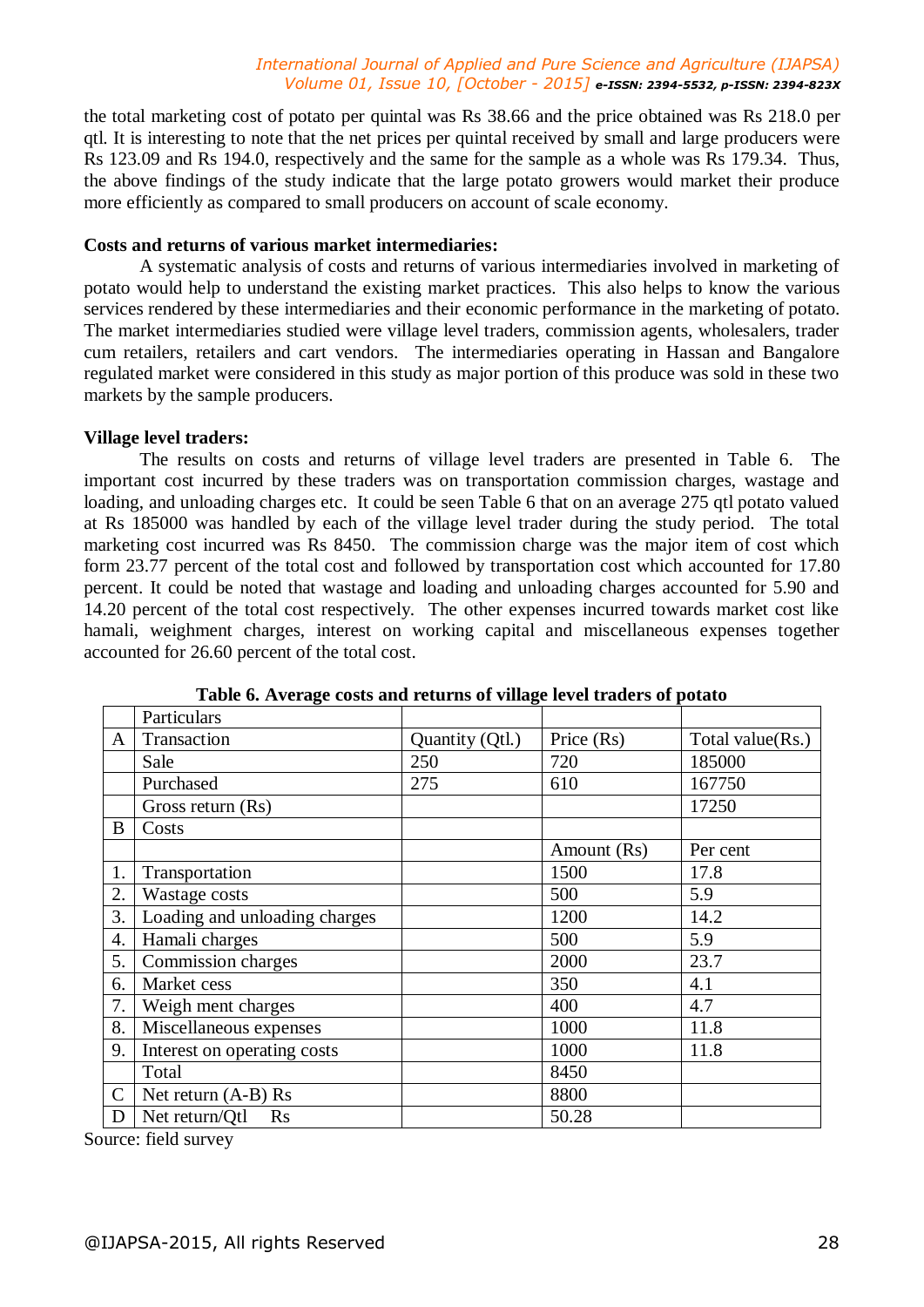It is further observed from the table that on an average each village level trader handled potato worth Rs 1, 10,250 realising a gross return of Rs 28,000. Thus the net return earned from potato trade was Rs 15,600 per acre and the same per qtl of potato was Rs 89.14.

## **Commission Agents:**

The commission agents play a prominent role in the marketing of potato by providing a link between producers and the buyers. These commission agents collect commission from the producers at a specific rate (5 percent) for the service they render in the process of marketing of the produce. The results on costs and returns of commission agents operating in Hassan and Bangalore market are present in Table 7. On an average the commission in Hassan market handled 4,650 quintals of potato valued at Rs 3403800. On the other hand in Bangalore market the commission agents handled 5150 quintals of potato valued at Rs3893400. The table indicates that commission agents in Hassan incurred on an average incurred a total cost of Rs 16650 as against Rs 21150 by their counterparts in Bangalore. The major item of this cost in Hassan was towards staff salary (Rs 5400) followed by shop rent (Rs 4700), Licence fee and taxes paid (Rs 250 and miscellaneous expenses Rs 2350). It is interesting to note that miscellaneous expenses which include conveyance, refreshments, gifts, alms, etc., and per quintal cost was Rs 1.98, The per quintal net return was Rs 33.01. It could be further observed from the table that in the Bangalore market commission agents incurred a total cost of Rs 21150. The major item of this cost was towards shop rent which accounted for 39.2 percent followed by the salary of the staff 31.2 percent, licence fee and

|                  | Particulars               | C TV IST CLUBS CODED WHILE I COMMISSION OF COMMISSION OF<br>Hassan |          | Bangalore |          |
|------------------|---------------------------|--------------------------------------------------------------------|----------|-----------|----------|
| $\mathbf{A}$     | Transaction               |                                                                    |          |           |          |
| 1.               | Quantity handled (Qtl)    | 4650                                                               |          | 5150      |          |
| 2.               | Average sale price        | 732.0                                                              |          | 756.0     |          |
|                  | (Rs/Qtl)                  |                                                                    |          |           |          |
| 3.               | Sale value (Rs)           |                                                                    | 3403800  | 3893400   |          |
| $\overline{4}$ . | Commission received (%)   | 5.00                                                               |          | 5.00      |          |
| 5.               | Gross commission          |                                                                    | 170190.0 | 194670.0  |          |
|                  | realised                  |                                                                    |          |           |          |
| $\overline{B}$   | Costs (Rs)                |                                                                    |          |           |          |
|                  | Items                     | Amount                                                             | Per cent | Amount    | Per cent |
|                  |                           | (Rs)                                                               |          | (Rs)      |          |
| 1.               | Shop rent                 | 4700                                                               | 28.2     | 8300      | 39.2     |
| $\overline{2}$ . | Salary of the staff       | 5400                                                               | 32.4     | 6600      | 31.2     |
| 3.               | License fee & taxes paid  | 250                                                                | 1.5      | 250       | 1.2      |
| 4.               | Telephone and electricity | 650                                                                | 3.9      | 750       | 3.5      |
|                  | charges                   |                                                                    |          |           |          |
| 5.               | Expenses on stationery    | 450                                                                | 2.7      | 500       | 2.4      |
| 6.               | Miscellaneous expenses    | 2350                                                               | 14.1     | 2150      | 10.2     |
| 7.               | Interest on working       | 2850                                                               | 17.1     | 2600      | 12.3     |
|                  | capital                   |                                                                    |          |           |          |
|                  | Total                     | 16650                                                              | 100.00   | 21150     | 100.00   |
| $\mathbf C$      | Total Net return (Rs)     | 153540                                                             |          | 173520    |          |
|                  | $(A-B)$                   |                                                                    |          |           |          |
| $\mathbf D$      | Net return/Qtl (Rs)       | 33.01                                                              |          | 33.69     |          |

**Table 7. Average costs and return of commission agents of potato**

Source: field survey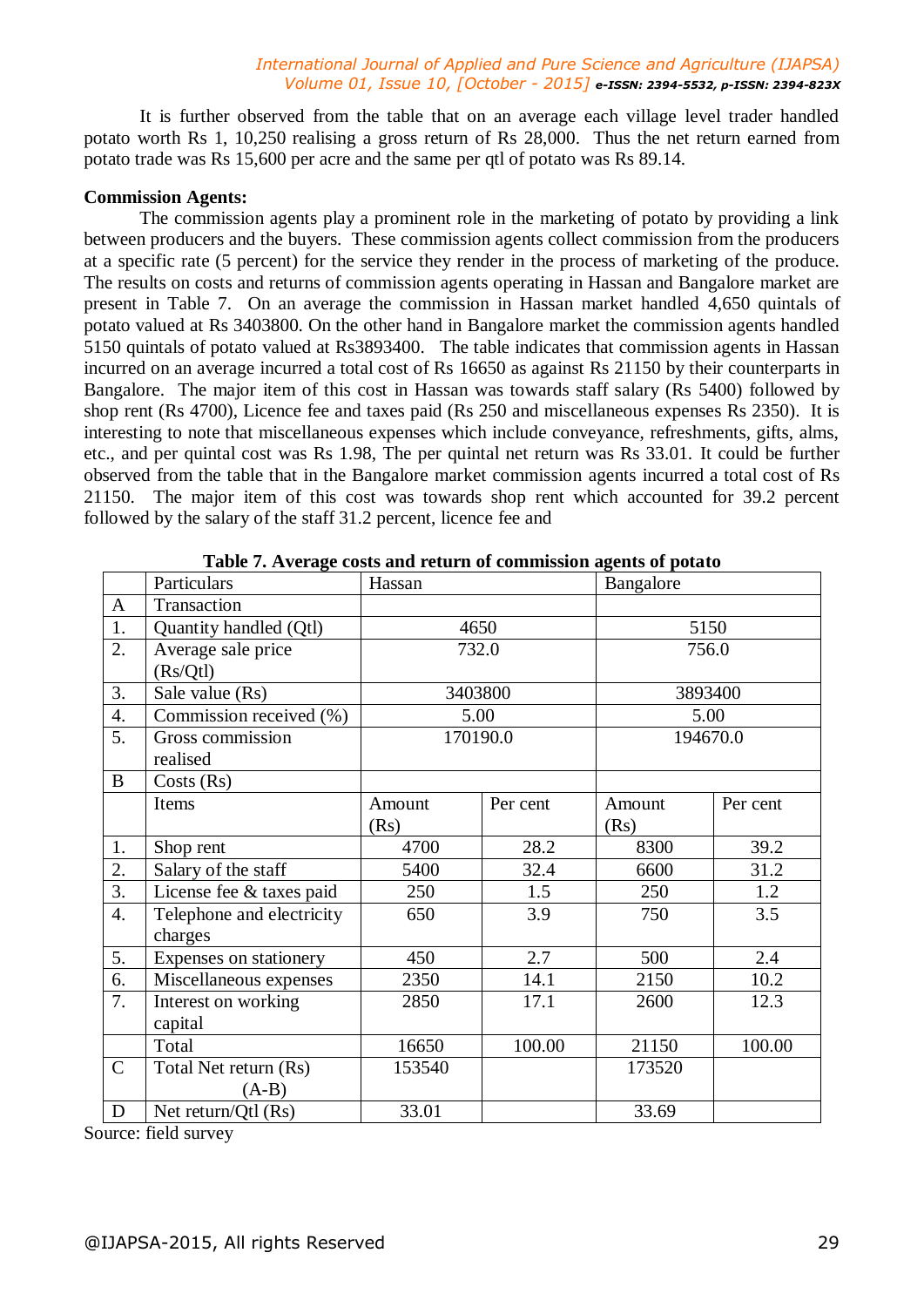Taxes paid 1.2 percent and miscellaneous expenses 10.2 percent. The per quintal net return was Rs 33.69. The total income retained in the form of commission by commission agents in Hassan and Bangalore markets was Rs 1,70,190 and Rs 1,94,670.0 respectively.

The net return to commission agents in these markets after deducting all costs was Rs 1,53,540 and Rs 1,73,520 respectively. On an average each commission agent earned a net profit of Rs 33.01 and Rs 33.69 per quintal of potato transacted in Hassan and Bangalore market handled a comparatively larger quantity than those at Hassan market.

#### **Wholesalers:**

Wholesalers operation in Bangalore market purchased potato from producers through commission agents. But, in case of Hassan market, they purchased directly from producers. Potato purchased was sold at their wholesale shops located in the market yard to retailers of the local or other nearby markets. The results on costs and returns of wholesalers of Hassan and Bangalore markets are presented in Table 8. The wholesalers of Hassan and Bangalore market transacted on average 4050 and 4700 quintals respectively. The average marketing costs incurred to handle these quantities were Rs 20,304 and Rs 19,758 respectively.

The major item of expenses of these intermediaries was the cost incurred on the several of Hamalis. This alone accounted only for 0.10 percent and 0.10 percent of the total cost at Hassan and Bangalore markets respectively. Hamalis do the work of loading and unloading, grading, weighing, bagging, stitching and stocking. The next important item of cost was towards licence fee and taxes. At Hassan market, this item accounted for 4.70 percent and at Bangalore for 3.50 percent of the total cost. Wastage accounted for 1.50 and 1.8 percent of the total cost. Shop rent formed 32.8 and 26.1 percent respectively. The average gross income received by wholesalers was Rs 4, 05,000 and Rs 3, 53,000 in Hassan and Bangalore markets respectively.

|                  | Particulars                          |             |          |             |           |
|------------------|--------------------------------------|-------------|----------|-------------|-----------|
| $\mathbf{A}$     | Transactions                         |             | Hassan   |             | Bangalore |
|                  |                                      | Purchased   | Sold     | Purchased   | Sold      |
|                  | Quantity (Qtl)                       | 4050        | 4050     | 4700        | 4600      |
|                  | Price Qtl (Rs)                       | 920         | 1020     | 1070        | 1170      |
|                  | Total value (Rs)                     | 3726000     | 4131000  | 5029000     | 5382000   |
|                  | Gross return (Rs)                    | 405000      |          | 353000      |           |
| B                | <b>Costs Rs</b>                      | Amount (Rs) | Per cent | Amount (Rs) | Per cent  |
|                  | Items                                |             |          |             |           |
| 1.               | Shop rent                            | 6650        | 32.8     | 5150        | 26.1      |
| 2.               | Salary of the staff                  | 7750        | 38.2     | 7200        | 36.4      |
| 3.               | Hamali charges                       | 14.0        | 0.1      | 8.0         | 0.1       |
| $\overline{4}$ . | Wastage costs                        | 300.0       | 1.5      | 350         | 1.8       |
| 5.               | Telephone and electricity<br>charges | 590         | 2.9      | 700         | 3.5       |
| 6.               | Expenses on stationery               | 300         | 1.5      | 450         | 2.3       |
| 7.               | Miscellaneous expenses               | 1850        | 9.1      | 2300        | 11.6      |
| 8.               | Licence fee and taxes                | 950         | 4.7      | 700         | 3.5       |
| 9.               | Interest on operating<br>capital     | 1900        | 9.4      | 2900        | 14.7      |
|                  | Total                                | 20304       | 100.00   | 19758       | 100.00    |

**Table 9. Average costs and returns of wholesales of potato**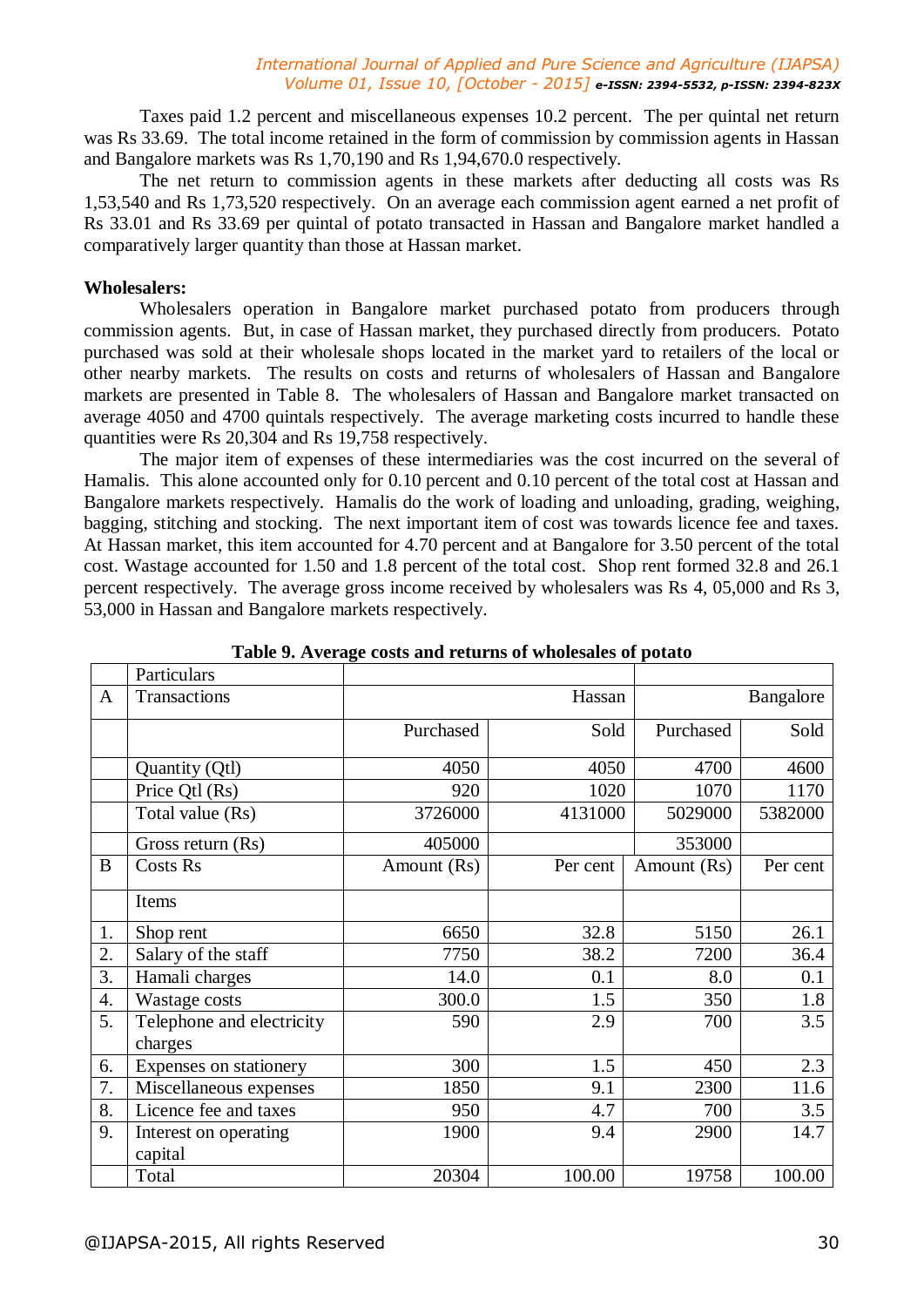|   | Cost of handling/qtl            | $.30^{-}$ |        |  |
|---|---------------------------------|-----------|--------|--|
| ◡ | Net return( $\text{Rs}$ ) (A-B) | 38694.70  | 333242 |  |
|   | Net return $(Rs. /Qt)$          | 94.98     | 70.90  |  |

Source: Field Survey

Wholesalers at Bangalore market handled comparatively more quantity than those at Hassan market. This enabled them to minimise the unit cost of handling, even though they paid more shop rent. hamali charges, wastage cost, licence fee and taxes etc. The average net return realised by the wholesalers was Rs 38,694.70 and Rs 3,3,3242 in Hassan and Bangalore respectively. These findings indicate that the economic performance of wholesalers at Bangalore was better than those at Hassan.

## **Trader – cum –Retailers:**

Traders-cum-retailers operating in Bangalore and Hassan markets purchased potato from the wholesalers and marketed the sums in shandies. Here the intermediaries are held at various places. The results on costs and return of Trader-cum-retailers are presented in Table10. On an average each intermediary operating in Hassan and Bangalore markets handled 483 and 157 qtls respectively. They incurred marketing expenses of Rs. 8235.0 and Rs 7705 in Hassan and Bangalore markets respectively. In both the cases, the major item of cost of interest on working capital accounting for 55.86 and 58.40 percent of the total marketing cost in Hassan and Bangalore market.

|              | Particulars                 |            |          |           |            |          |
|--------------|-----------------------------|------------|----------|-----------|------------|----------|
| $\mathbf{A}$ | Transactions                | Hassan     |          | Bangalore |            |          |
|              |                             | Purchased  | Sold     |           | Purchased  | Sold     |
|              | Quantity (Qtl)              | 438        |          | 438       | 157        | 157      |
|              | Price Qtl (Rs)              | 980        |          | 1070      | 1030       | 1490     |
|              | Total value (Rs)            | 429240     |          | 468660    | 161710     | 233930   |
|              | Gross return (Rs)           | 39420      |          |           | 72220      |          |
| B            | <b>Costs Rs</b>             | Amount(Rs) | Per cent |           | Amount(Rs) | Per cent |
|              | Items                       |            |          |           |            |          |
| 1.           | Transportation cost         | 20.0       | 0.24     |           | 50.0       | 0.65     |
| 2.           | Cost of gunny bags          | 15.0       | 0.18     |           | 15.0       | 0.19     |
| 3.           | Licence fee                 | 1170       | 14.21    |           | 540        | 7.01     |
| 4.           | Wastage costs               | 130.0      | 1.58     |           | 350        | 4.54     |
| 5.           | Miscellaneous expenses      | 2300       | 27.93    |           | 2250       | 29.20    |
| 6.           | Interest on working capital | 4600       | 55.86    |           | 4500       | 58.40    |
|              | Total                       | 8235.0     | 100.00   |           | 7705       | 100.00   |
| $\mathbf C$  | Net return $(Rs)$ $(A-B)$   | 31185      |          |           | 64515      |          |
| D            | Net return $(Rs. /Qt)$      | 71.19      |          |           | 410.92     |          |
| E            | Total cost/qtl (Rs)         |            |          |           |            |          |

**Table10. Average costs and returns of trader-cum-retailers of potato**

Source: Field Survey

The cost of gunny bags accounted for 0.18 and 0.19 percent respectively. Licence fee, interest on miscellaneous expenses together formed 27.93 percent at Hassan and 29.20 percent at Bangalore markets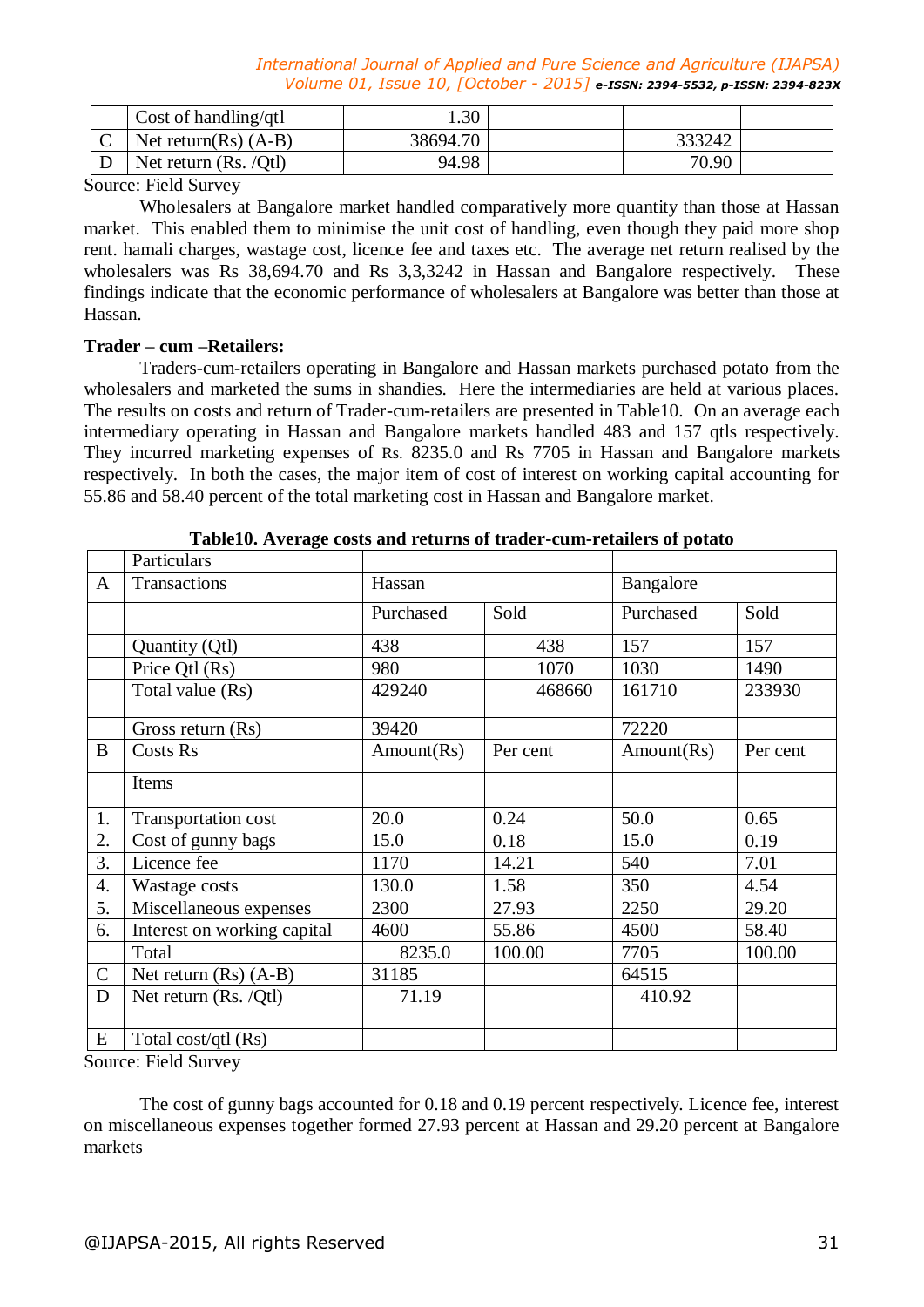## **Retailers:**

Retailers operating in Bangalore and Hassan markets purchased potato from wholesaler and sold to consumers through their retail shops. The results on costs and return of potato are presented in Table 11. It could be seen from the table that the retailers of Hassan and Bangalore market handled 150 qtls and 235 qtls. They incurred marketing expenses of Rs 9,10 and Rs 25,670 respectively.

|                  | Particulars                 |                |                |                |          |
|------------------|-----------------------------|----------------|----------------|----------------|----------|
| $\mathbf{A}$     | Transactions                | Hassan         |                | Bangalore      |          |
|                  |                             | Purchased      | Sold           | Purchased      | Sold     |
|                  | Quantity (Qtl)              | 150            | 145            | 235            | 235      |
|                  | Price Qtl (Rs)              | 1030           | 1510           | 1040           | 1570     |
|                  | Total value (Rs)            | 154500         | 218950         | 244400         | 368950   |
|                  | Gross return (Rs)           | 64450          |                | 124550         |          |
| $\bf{B}$         | <b>Costs Rs</b>             | Amount<br>(Rs) | Per cent       | Amount<br>(Rs) | Per cent |
|                  | Items                       |                |                |                |          |
| 1.               | Shop rent                   | 1000           | 10.9           | 7050           | 27.5     |
| 2.               | Wastage costs               | 250            | 2.7            | 480            | 1.9      |
| 3.               | Licence fee                 | 505            | 5.5            | 760            | 3.0      |
| $\overline{4}$ . | Electricity charges         | 320            | 3.5            | 610            | 2.4      |
| 5.               | Transportation costs        | 50             | 0.5            | 150            | 0.6      |
| 6.               | Salary of the staff         | $\blacksquare$ | $\overline{a}$ |                |          |
| 7.               | Cost of gunny bags          | 15             | 0.2            | 20.0           | 0.1      |
| 8.               | Miscellaneous expenses      | 1850           | 20.2           | 4600           | 17.9     |
| 9.               | Interest on working capital | 5150           | 56.3           | 12000          | 4.7      |
|                  | Total                       | 9140           | 100.00         | 25670          | 100.00   |
| $\mathsf{C}$     | Net return $(Rs)$ $(A-B)$   | 55310.0        |                | 98880          |          |
| $\mathbf D$      | Net return (Rs. /Qtl)       | 368.73         |                | 420.76         |          |
| E                | Total cost/qtl (Rs)         | 60.93          |                | 109.23         |          |

| Table 11. Average costs and returns of retailers of potato |  |  |
|------------------------------------------------------------|--|--|
|                                                            |  |  |

Source: Field Survey

The expenditure on shop rent, transportation cost, salary of the staff, cost of gunny bags and wastage formed bulk of the total cost which together accounted for 13.84 and 29.41 percent of the total marketing costs of the retailers of Hassan and Bangalore markets respectively. Other cost components like electricity charges, interest on working capital, licence fee and miscellaneous expenses together accounted for 85.61 and 70.0 percent respectively. The gross return to retailers from the business was Rs 64,450 and Rs 1,24,550 in Hassan and Bangalore market respectively. The net return realised by them worked out to Rs 55310 and Rs 98880 respectively.

## **Summary and conclusion :**

There is much empirical evidence for poverty reduction through increases in marketing and productivity potato. Much of the study suggests that this effect occurs through the impact on real household incomes of growers and traders, however there are multiple, complex pathways linking production and market of potato productivity to real income changes that respond to various market forces. There is strong evidence for indirect poverty reduction through employment generation, rural non-farm multiplier effects, and food